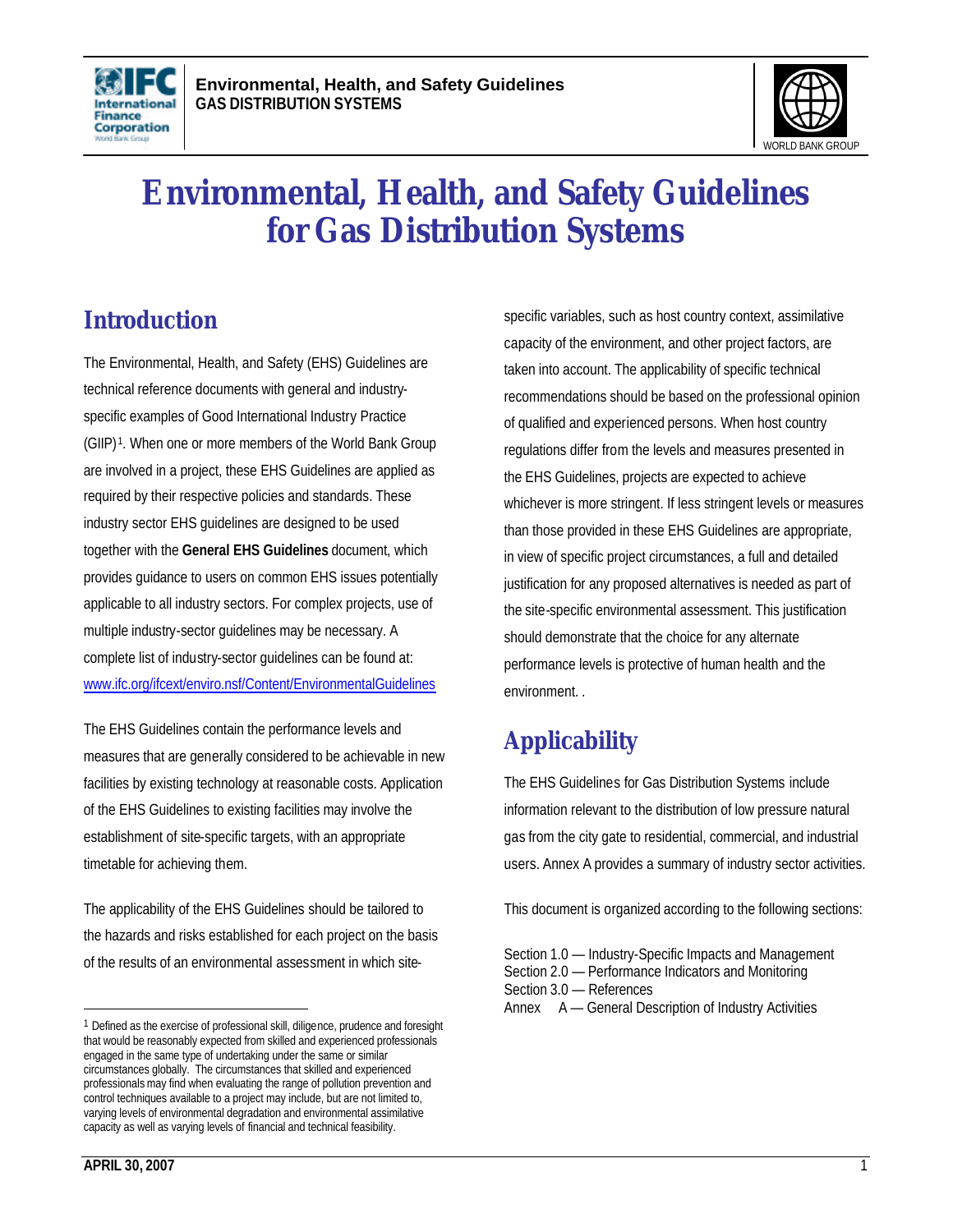



# **1.0 Industry-Specific Impacts and Management**

This section provides a summary of EHS issues associated with gas distribution systems that occur during the construction and operations phases, along with recommendations for their management. Recommendations for the management of EHS issues common to most large industrial facilities during the decommissioning phase are provided in the **General EHS Guidelines**.

### **1.1 Environment**

Distribution pipeline construction impacts greatly depend on the location of proposed pipeline installation. In already developed urban areas, environmental impacts are considerably different than in suburban or mixed use areas. Common impacts may include noise and vibration caused by the operation of earth moving and excavation equipment, and materials transport and delivery; dust emissions generated by a combination of on-site excavation and movement of earth materials, contact of construction machinery with bare soil, and exposure of bare soil and soil piles to wind; mobile emissions from exhaust of diesel engines for earth moving equipment; and hazardous materials and waste handling, including oil spills associated with heavy equipment operation and fueling activities. In newly developed areas, impacts may also include soil erosion resulting from excavated areas prior to the reestablishment of vegetation. In urban areas, impacts may include noise, traffic interruption, disposal of contaminated soil, and presence of archeological artifacts.

Recommendations for prevention and control of construction related impacts are addressed in the **General EHS Guidelines**.

Environmental issues that may occur during gas distribution projects include the following:

- Habitat Alteration
- Air Emissions

#### **Habitat Alteration**

Habitat alteration is only considered a relevant potential impact during construction of gas distribution pipeline systems in newly developed rural or periurban areas. These impacts may be associated with excavation, trenching, pipe laying, backfilling, and the establishment of infrastructure such as regulating stations, which may create temporary or permanent terrestrial habitat alteration depending on the characteristics of existing vegetation and topographic features along the proposed right of way. The potential for impacts depends on the level of existing development, and will likely be less of an issue in urbanized areas or along existing utility rights-of-way corridors.

Depending on the level of existing urbanization in the proposed project area, examples of habitat alteration from these activities may include landscape fragmentation; loss of wildlife habitat, including for nesting; and establishment of non-native invasive plant species. In addition, construction of distribution pipelines crossing aquatic habitats that may disrupt watercourses and wetlands, and require the removal of riparian vegetation. Sediment and erosion from construction activities and storm water runoff may increase turbidity of surface watercourses.

To prevent and control impacts to terrestrial habitats, distribution pipeline rights-of-way and regulating stations should be sited to avoid critical habitat through use of existing utility and transport corridors, whenever possible. To prevent and control impacts to aquatic habitats, distribution pipeline rights-of-way should be sited to avoid critical aquatic habitat such as watercourses, wetlands, and riparian areas, as well as fish spawning habitat, and critical fish over-wintering habitat, whenever possible. Use of guided / directional drilling for distribution pipeline installation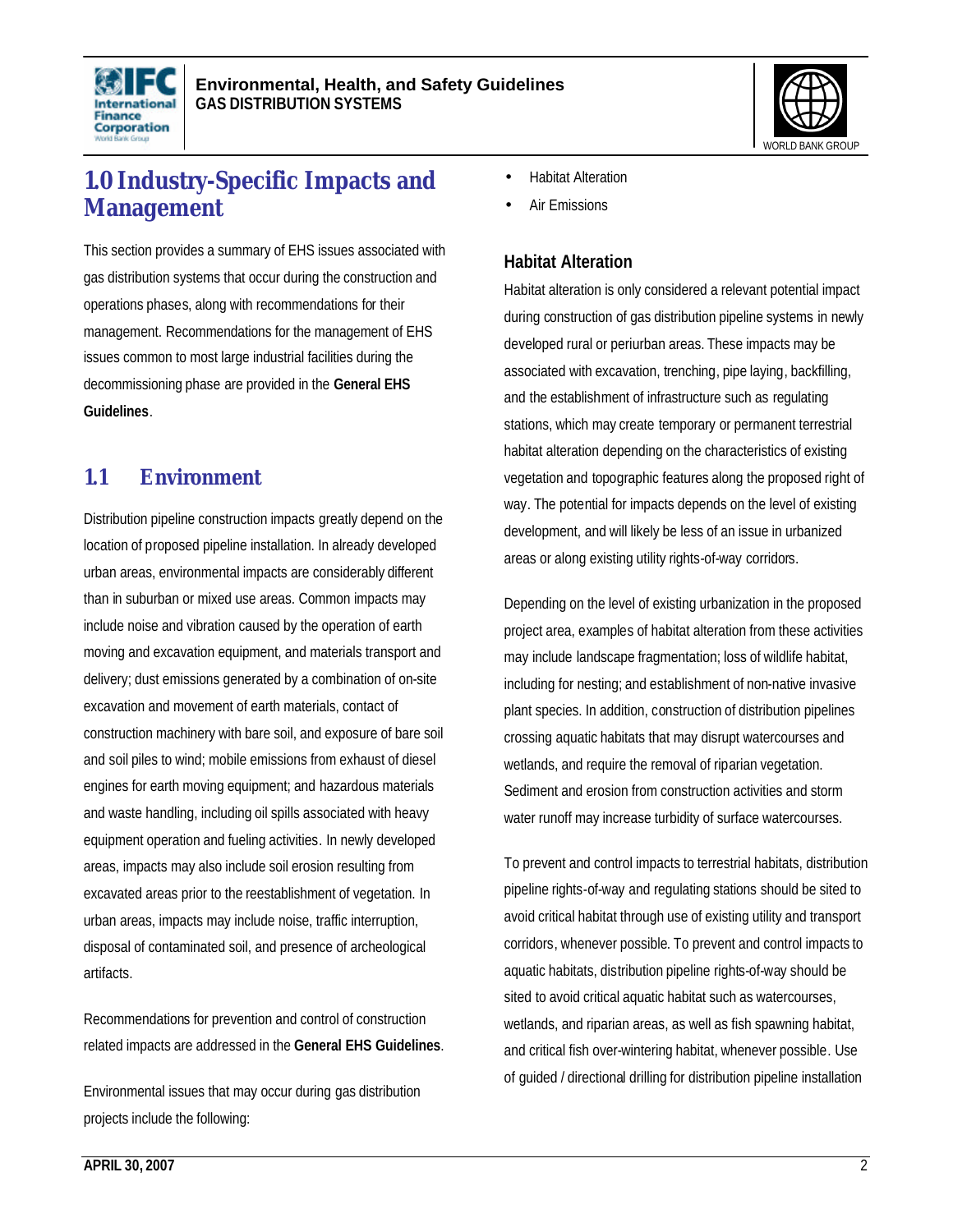



should be considered where feasible to reduce impacts to both terrestrial and aquatic habitats.

#### **Air Emissions**

Gas distribution systems may generate gas leaks as a result of normal operations, equipment venting for maintenance, and aging.<sup>2</sup> Gas leakage, principally consisting of methane (CH4), a greenhouse gas, may result from corrosion<sup>3</sup> and degradation of pipelines and related components over time and from fugitive emissions from pipelines and regulating stations.

Recommended measures to prevent and control air emissions due to leaks include:

- Gas pipelines and pipeline components, in addition to general installation and pipe joining techniques such as welding, should meet international standards for structural integrity and operational performance; 4
- Corrosion prevention of buried ferrous metal pipelines should be undertaken using coating or cathodic protection techniques.<sup>5</sup> For underground applications, the use of

polyethylene pipe<sup>6</sup> , which is not subject to corrosion, should be considered as an alternative to ferrous metal pipeline materials;

- Testing of pipelines and pipeline components for pressure specifications and presence of leaks should be undertaken prior to commissioning. The system should be gas tight when tested at a higher pressure than the normal maximum operation gas pressure;
- Leak and corrosion detection programs should be undertaken, including use of appropriate leak detection assessment techniques and equipment. <sup>7</sup> Maintenance programs to repair and replace infrastructure should be undertaken as indicated by detection results. Typical urban testing sites include atmospheres in confined spaces of utility infrastructure (e.g. sewer and water system manholes), as well as at openings in pavement and on streets and walkways. Areas of gas infrastructure subject to forces from heavy load traffic or physical land shifts should also be periodically monitored for leaks and ruptures;
- Comparisons of purchased and delivered gas amounts should be periodically examined for discrepancies and unaccounted for gas which may be an indicator of excessive system leakage;
- Regulating stations and vaults, both above and below ground, may contain equipment (e.g. safety valves, filters) that may emit fugitive emissions of gas. Pipelines, valves, and other component infrastructure should be regularly maintained, and ventilation and gas detection / alarm equipment installed in station buildings or vaults.

 $\overline{a}$ <sup>2</sup> The methane emission from the gas distribution sector is 26 percent of the total methane emissions in the US natural gas industry sector. United States Environment Protection Agency (US EPA) (1999).

<sup>&</sup>lt;sup>3</sup> Steel and other ferrous metals used for gas pipelines may be subject to corrosion, a reaction between external and internal surfaces of the pipe and its surroundings in both below and above ground settings. Corrosion weakens the structural integrity of the pipe and may lead to leakage. The characteristics of the physical environment of the pipeline including soil resistivity, moisture, and presence of contaminants may encourage corrosive activity. US Department of Transportation, Office of Pipeline Safety (2002).

<sup>4</sup> For example, US 49 CFR Part 192—Transportation of Natural Gas and Other Gas by Pipeline: Minimum Federal Safety Standards subparts A to H, and European (EN) Standards: EN 12007-1:2000: Gas Supply Systems. Pipelines for maximum operating pressure up to and including 16 bar. General functional recommendations.

<sup>&</sup>lt;sup>5</sup> Cathodic protection is a procedure by which an underground metallic pipe is protected against corrosion. There are two basic methods of cathodic protection: use of galvanic anode and impressed current systems. Galvanic systems rely on a sacrificial metal, such as zinc, to protect the pipe. For impressed current systems, a direct current is impressed onto the pipe by means of a rectifier, and corrosion is reduced where sufficient current flows onto the pipe. Testing of the electrical current for cathodic protection should be undertaken regularly. US Department of Transportation, Office of Pipeline Safety (2002).

 $\overline{a}$ <sup>6</sup> An example of the performance specifications for polyethylene gas pipe is the ASTM D 2513 Standard Specification for Thermoplastic Gas Pressure Pipe, Tubing, and Fittings or Standard EN 1555 Plastics Piping Systems. 7 Leaks are indicated by the presence of gas odor and hissing sounds. Additional indicators may include changes in vegetation, insect activity, and the presence of fungal growths surrounding pipelines and components. Examples of leak detection equipment include specialized soap solutions, in addition to combustible gas indicators (CGI), flame ionization detectors (FI), and sonic detectors that use sound levels to locate leaks. US Department of Transportation, Office of Pipeline Safety (2002).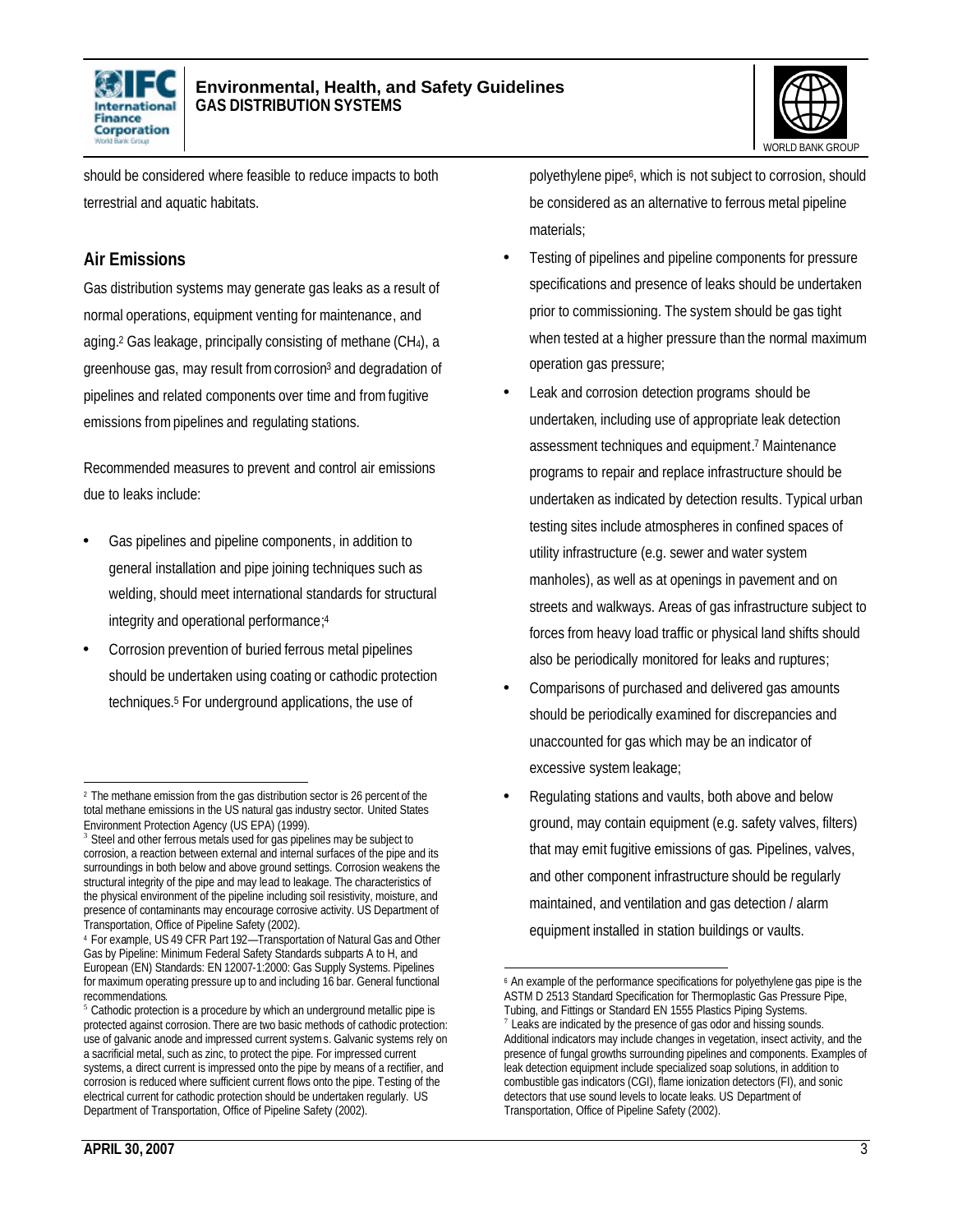



### **1.2 Occupational Health and Safety**

Occupational health and safety (OHS) issues in the construction phase include potential exposures to dust, noise, physical strain, and trenching excavation hazards. Recommendations for the management of construction phase hazards are addressed in more detail in the **General EHS Guidelines.** Occupational health and safety hazards associated with the construction and operation of gas distribution systems may also include:

- Occupational exposure to gas leaks and explosions
- Confined spaces
- **Electrocution**

Additional recommendations for operational phase OHS issues also applicable to gas distribution activities are also addressed in the **General EHS Guidelines**.

#### **Occupational exposure to gas leaks and explosions**

Excavation, construction, and repair of gas distribution systems may result in accidental pipeline rupture or leakage and consequent exposure of workers to harmful gases and an explosive gas atmosphere. In addition, excavation by non-gas utility personnel may result in accidental ruptures and exposure of untrained workers to explosion hazards. Recommended techniques to prevent and control exposure to gases and explosive atmospheres caused by accidental gas line ruptures and / or leaks include:

- Training of employees and contractor personnel in safety procedures, together with provision of appropriate tools and equipment;
- Identification and location of existing gas and other buried utility infrastructure prior to excavation for installation or repair of gas pipelines. Installation of visual marking of gas

lines as part of installation, and updating as necessary on an ongoing basis;

- Removal of sources of ignition prior to gas venting for maintenance and repair activities. Purging of gas from pipeline or pipe components prior to welding or cutting activities;
- Installation of gas lines and components using sufficient separation distance and appropriate pipe protection layering to minimize potential interference with other underground infrastructure. Separation of plastic pipes from sources of heat;
- Odorization of gas to facilitate detection of gas leakage;<sup>8</sup>
- Training of gas utility workers in procedures for emergency preparedness and response involving appropriate public authorities, in addition to emergency shutdown and pressure reduction in the pipeline system. Further recommendations for emergency preparedness and response are addressed in the **General EHS Guidelines**.

#### **Confined spaces**

-

Accumulation of natural gas in a confined space is a potentially fatal condition. Entry by workers into confined spaces and the associated potential for accidents may vary among gas distribution project phases and facilities. Specific and unique areas for confined space entry may include excavation trenches during construction and regulating stations and vaults, both above and below ground, which may also contain equipment (e.g. safety valves, filters) that may emit fugitive emissions of gas and create a potential for oxygen deficient and explosive atmospheres. Gas distribution companies should develop and implement confined space entry procedures as described the **General EHS Guidelines**, and including the following:

<sup>&</sup>lt;sup>8</sup> A combustible gas in a distribution line must contain a natural odorant or be odorized so that at a concentration in air of one-fifth of the lower explosive limit, the gas is readily detectable by a person with a normal sense of smell. See US 49 CFR Part 192.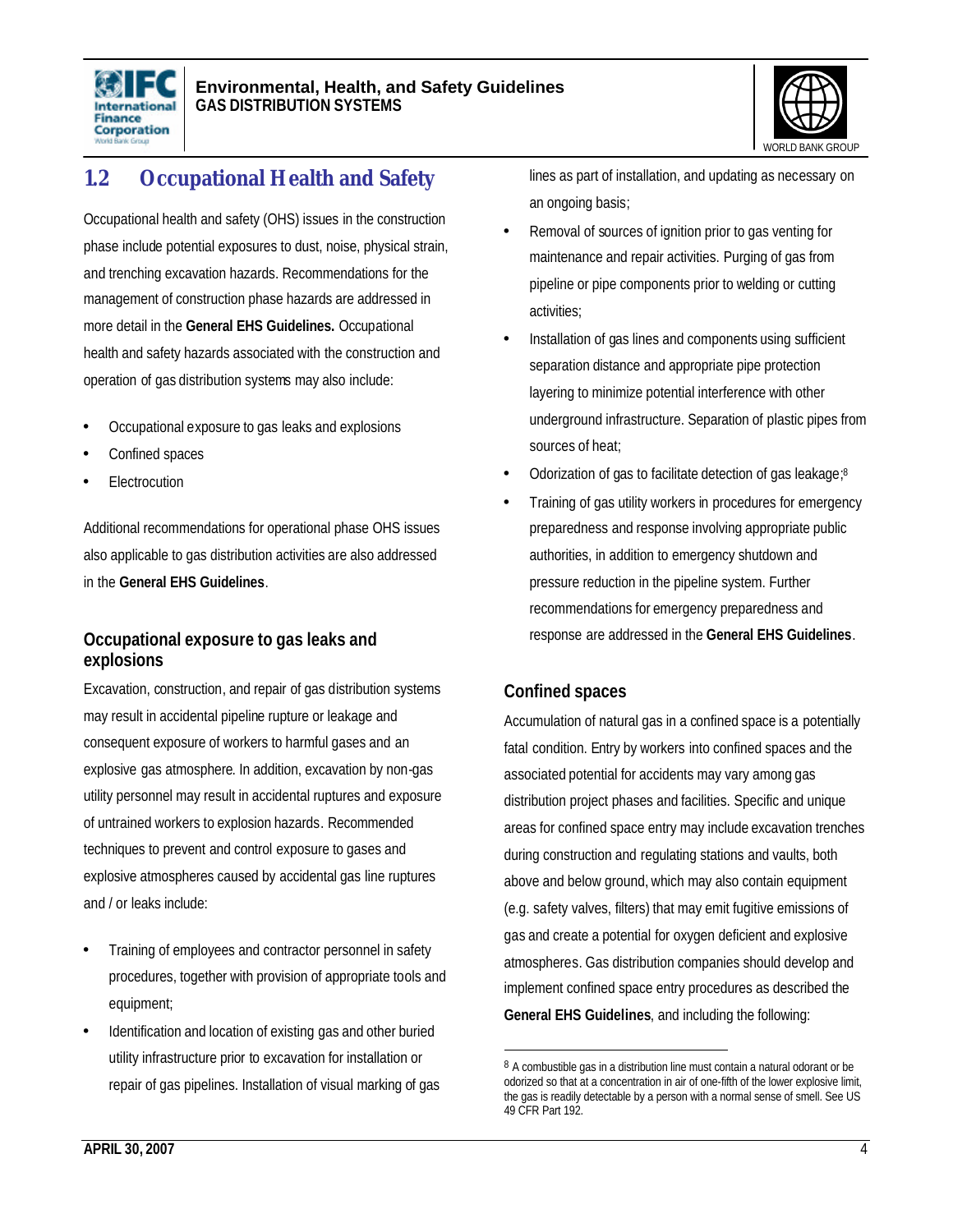



- Requiring work permits for all confined space entries;
- Installation of appropriate access controls for unauthorized personnel including signage to alert workers to the hazards of confined spaces;
- Use of ventilation and oxygen / explosive level detection and alarm equipment prior to access.

#### **Electrocution**

Excavation, construction, and repair of gas distribution systems may result in workers' exposure to existing aboveground or underground utilities, including aerial or buried electric transmission lines. Identification and location of all relevant existing underground utilities should be undertaken prior to any construction and excavation activities.

### **1.3 Community Health and Safety**

Community health and safety hazards associated with the construction and operation of gas distribution systems include public exposure to gas leaks and explosions. Additional recommendations for community health and safety issues common to most industry sectors are addressed in the **General EHS Guidelines**.

#### **Public exposure to gas leaks and explosions**

The presence of gas distribution systems within populated areas may expose the public to hazards from gas leaks and explosions. Gas leakage may result from accidental rupture of pipelines during installation and repair or from contact during excavation unrelated to the gas system. Gas utility operators should inform and advise affected communities, schools, businesses / commercial facilities, and residents about the potential hazards presented by gas infrastructure. Gas distribution system operators should establish an emergency

preparedness and response plan and communicate this plan to the public as necessary.

As part of the plan, gas system operators should implement a telephone notification system to respond to reports of leaks or questions of general safety from the affected community and other interested parties. Operators should also provide a pipe location service to assist outside contractors and the general public to determine the location of gas infrastructure prior to construction works proximate to gas pipelines.

Improper operation of natural gas fuelled appliances and equipment may expose the user and the public to gas leakage and explosion hazards. Gas distribution system operators should make information available to customers (e.g. through flyers and internet-based information) regarding the safe operation of gas fueled appliances and equipment. This information should address issues of proper and safe use of gas-fired appliances, which in the case of residential use, may include the following issues:

- Proper location, installation, and maintenance of appliances and equipment such as natural gas fired heating units. For example, installation in areas with adequate ventilation to ensure dispersion of residual carbon monoxide. Poor combustion in a natural gas fired appliance or piece of equipment may expose the user and the public to carbon monoxide exposure, especially in confined spaces;
- Recognition of potential hazards or operating problems. For example, recognition of the hazards of poor ventilation or identification of gas surges requiring action by the gas utility (identifiable when flame color in natural gas burning appliances is orange or yellow rather than blue), and how to respond to possible accumulation of gas vapors when odor is detected with instructions on proper response procedures. These procedures may include avoiding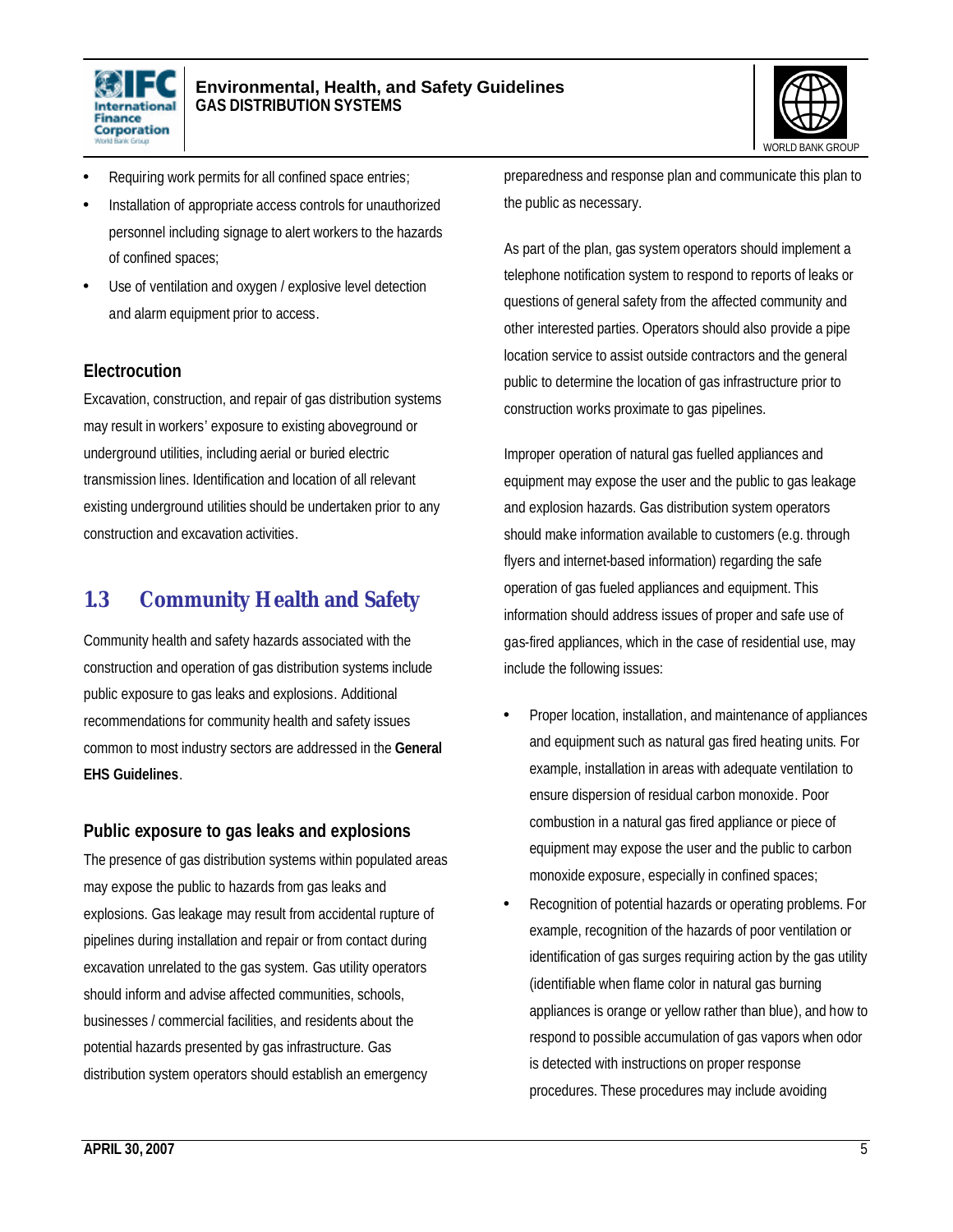



sources of ignition (e.g. electrical switches, lighters), ventilating area of gas accumulation, and calling the emergency contact number of the local gas utility from a safe location.

## **2.0 Performance Indicators and Monitoring**

### **2.1 Environment**

#### **Emissions and Effluent Guidelines**

Although there are no significant point source emissions or effluents for the gas distribution sector, fugitive emissions (from city gate and regulating stations, underground piping, and third party damage) from gas distribution systems constitute a significant portion of the overall atmospheric losses from the natural gas transmission and distribution industry. Gas distribution system operators should conduct volume reconciliation programs as an indicator of leakages by comparing delivered gas amounts against sales to customers.<sup>9</sup> Operators should also implement inspection and maintenance programs to maintain and upgrade infrastructure and minimize fugitive gas emissions.

#### **Environmental Monitoring**

Environmental monitoring programs for this sector should be implemented to address all activities that have been identified to have potentially significant impacts on the environment, during normal operations and upset conditions. Environmental monitoring activities should be based on direct or indirect indicators of emissions, effluents, and resource use applicable to the particular project.

Monitoring frequency should be sufficient to provide representative data for the parameter being monitored. Monitoring should be conducted by trained individuals following monitoring and record-keeping procedures and using properly calibrated and maintained equipment. Monitoring data should be analyzed and reviewed at regular intervals and compared with the operating standards so that any necessary corrective actions can be taken. Additional guidance on applicable sampling and analytical methods for emissions and effluents is provided in the **General EHS Guidelines**.

# **2.2 Occupational Health and Safety**

### **Occupational Health and Safety Guidelines**

Occupational health and safety performance should be evaluated against internationally published exposure guidelines, of which examples include the Threshold Limit Value (TLV®) occupational exposure guidelines and Biological Exposure Indices (BEIs®) published by American Conference of Governmental Industrial Hygienists (ACGIH),<sup>10</sup> the Pocket Guide to Chemical Hazards published by the United States National Institute for Occupational Health and Safety (NIOSH),<sup>11</sup> Permissible Exposure Limits (PELs) published by the Occupational Safety and Health Administration of the United States (OSHA),<sup>12</sup> Indicative Occupational Exposure Limit Values published by European Union member states,13 or other similar sources.

### **Accident and Fatality Rates**

Projects should try to reduce the number of accidents among project workers (whether directly employed or subcontracted) to

 9 Supervisory Control and Data Acquisition (SCADA) systems may be another useful means of monitoring system volume flows, especially in new system installations.

 $\overline{a}$ <sup>10</sup> Available at: http://www.acgih.org/TLV/ and http://www.acgih.org/store/

<sup>11</sup> Available at: http://www.cdc.gov/niosh/npg/

<sup>12</sup> Available at:

http://www.osha.gov/pls/oshaweb/owadisp.show\_document?p\_table=STANDAR DS&p\_id=9992

<sup>13</sup> Available at: http://europe.osha.eu.int/good\_practice/risks/ds/oel/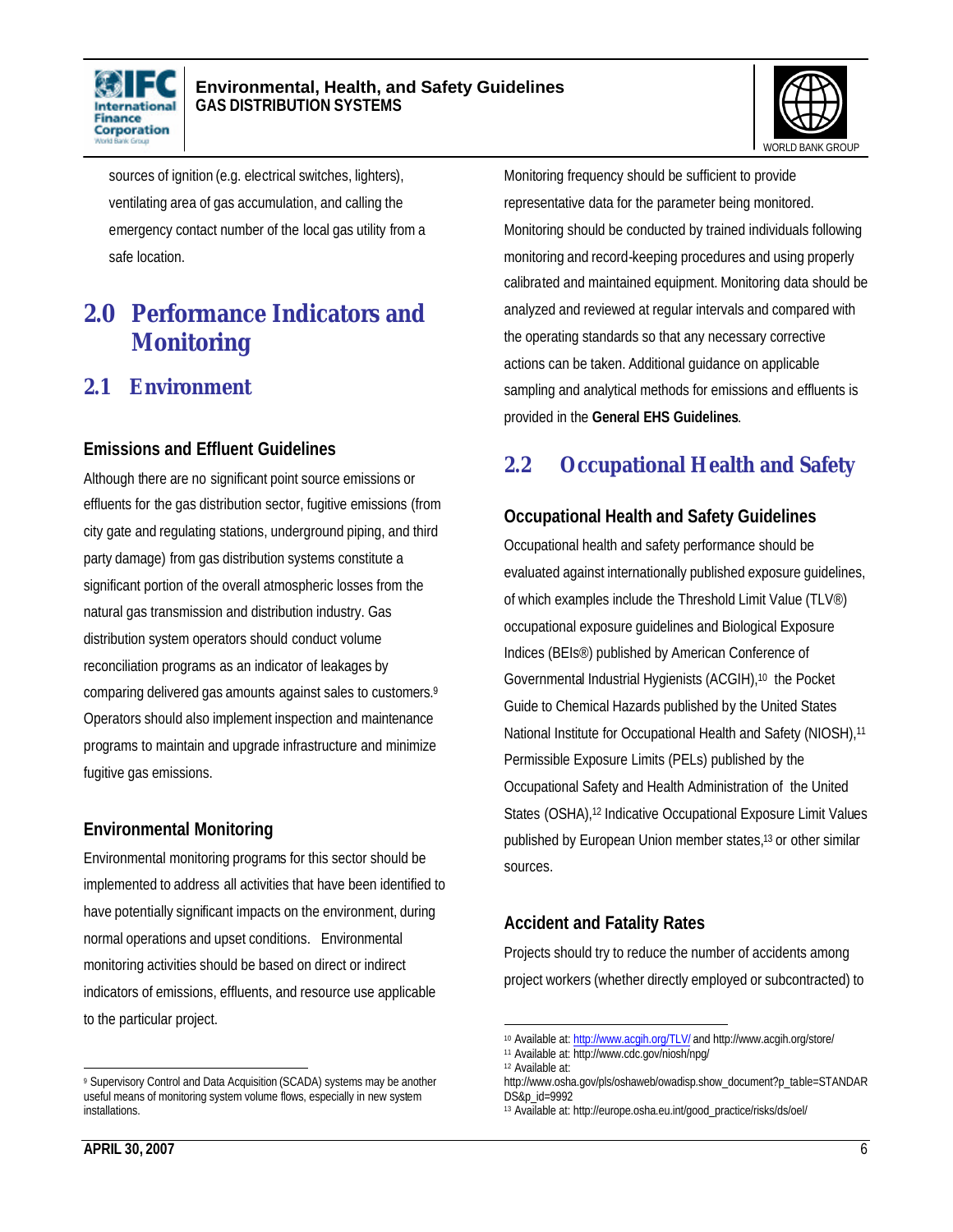



a rate of zero, especially accidents that could result in lost work time, different levels of disability, or even fatalities. Facility rates may be benchmarked against the performance of facilities in this sector in developed countries through consultation with published sources (e.g. US Bureau of Labor Statistics and UK Health and Safety Executive)<sup>14</sup>.

### **Occupational Health and Safety Monitoring**

The working environment should be monitored for occupational hazards relevant to the specific project. Monitoring should be designed and implemented by accredited professionals<sup>15</sup> as part of an occupational health and safety monitoring program. Facilities should also maintain a record of occupational accidents and diseases and dangerous occurrences and accidents. Additional guidance on occupational health and safety monitoring programs is provided in the **General EHS Guidelines**.

<sup>14</sup> Available at: http://www.bls.gov/iif/ and

http://www.hse.gov.uk/statistics/index.htm

<sup>15</sup> Accredited professionals may include Certified Industrial Hygienists, Registered Occupational Hygienists, or Certified Safety Professionals or their equivalent.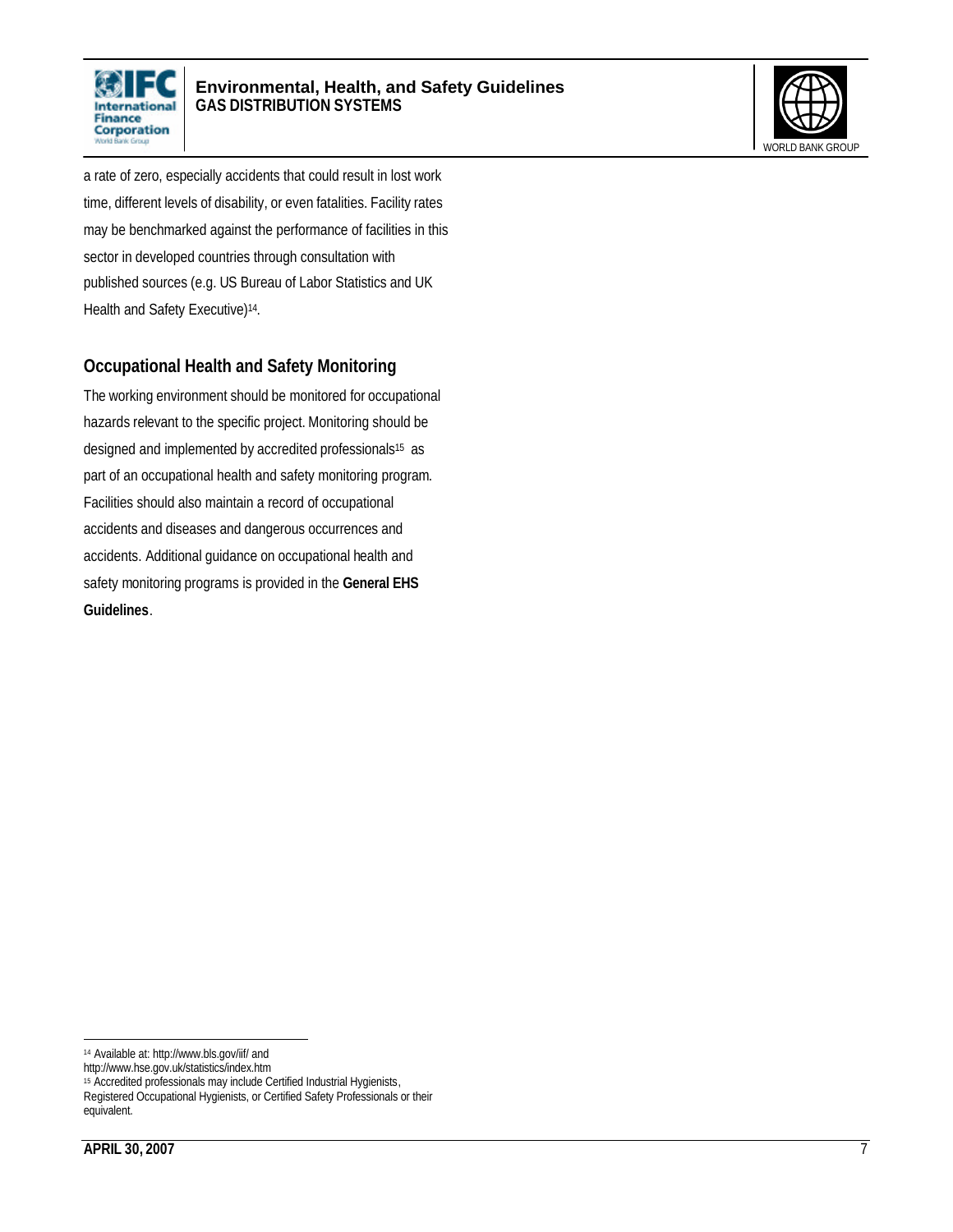



### **3.0 References and Additional Sources**

22nd World Gas Conference, June 2003, Tokyo Japan. Working committee 8 report: Environment, safety and health. Chairman Wayne Soper, Canada. Available at www.igu.org/WGC2003/WGC\_pdffiles/WOC\_R\_8.pdf

American Society for Testing and Materials (ASTM). 2006. D 2513-06a. Standard Specification for Thermoplastic Gas Pressure Pipe, Tubing, and Fittings. West Conshohocken, PA: ASTM.

European Commission. Directive 2003/87/EC of the European Parliament and of the Council of 13 October 2003 establishing a scheme for greenhouse gas emission allowance trading within the Community and amending Council Directive 96/61/EC. Available at http://eurlex.europa.eu/LexUriServ/LexUriServ.do?uri=CELEX:32003L0087:EN:HTML

European Environment Agency (EEA). 1994. The Corinair 94 Database. Data for Air Emissions from Different Sources in Europe. European Topic Center Air Emissions. Available at http://www.aeat.co.uk/netcen/corinair/94/

European Union (EU). 2000. European Standard (EN). 12007-1:2000 Gas supply system - Pipelines for maximum operating pressure up to and including 16 bar - Part 1: General functional recommendations.

EU. 1999. EN 12569:1999. Industrial valves. Valves for chemical and petrochemical process industry. Requirements and tests.

Intergovernmental Panel on Climate Change (IPCC). 1996. Revised 1996 IPCC Guidelines for National Greenhouse Gas Inventories. Reference Manual (Volume 3). United Nations Environment Programme (UNEP), Organisation for Economic Co-operation and Development (OECD), International Energy Agency (IEA), and IPCC. Available at http://www.ipcc-nggip.iges.or.jp/public/gl/invs6.htm

Harison, M. R., et al. 1996. Radian International LLC. Methane Emissions from the Natural Gas Industry. Volume 1, Executive Summary. Prepared for the Gas Research Institute (GRI) and US Environmental Protection Agency (US EPA). Report GRI-94/0257 and EPA-600/R-96-080a GRI/EPA.

Paul Scherrer Institut (PSI). 2005. Comparative Assessment of Natural Gas Accident Risks. Burgherr, P., and Hirschberg, S. Available at http://www.psi.ch

Swedish Gas Centre (SGC). 2000. Small Methane leakage from the Swedish Natural Gas System, information letter SGC 026. Additional information available at: http://www.sgc.se/uk/index.asp

United States (US) Department of Transportation. 2002. Office of Pipeline Safety: Guidance Manual for Operators of Small Natural Gas Systems. Available at: http://ops.dot.gov/regs/small\_ng/SmallNaturalGas.htm

US Environment Protection Agency (US EPA). 2006. US Code of Federal Regulations (CFR). 49 CFR Part 192—Transportation of Natural Gas and Other Gas by Pipeline: Minimum Federal Safety Standards. Subparts A to H. Washington, DC: US EPA. Available at: http://www.gpoaccess.gov/cfr/index.html

US EPA. 2003. Inventory of US Greenhouse Gas Emissions and Sinks: 1990- 2001. Washington, DC: US EPA. Available at http://yosemite.epa.gov/OAR/globalwarming.nsf/

US EPA. 1999. 430-R-99-013. US Methane Emissions 1990-2020. Inventories, Projections and Opportunities for Reductions. Washington, DC: US EPA.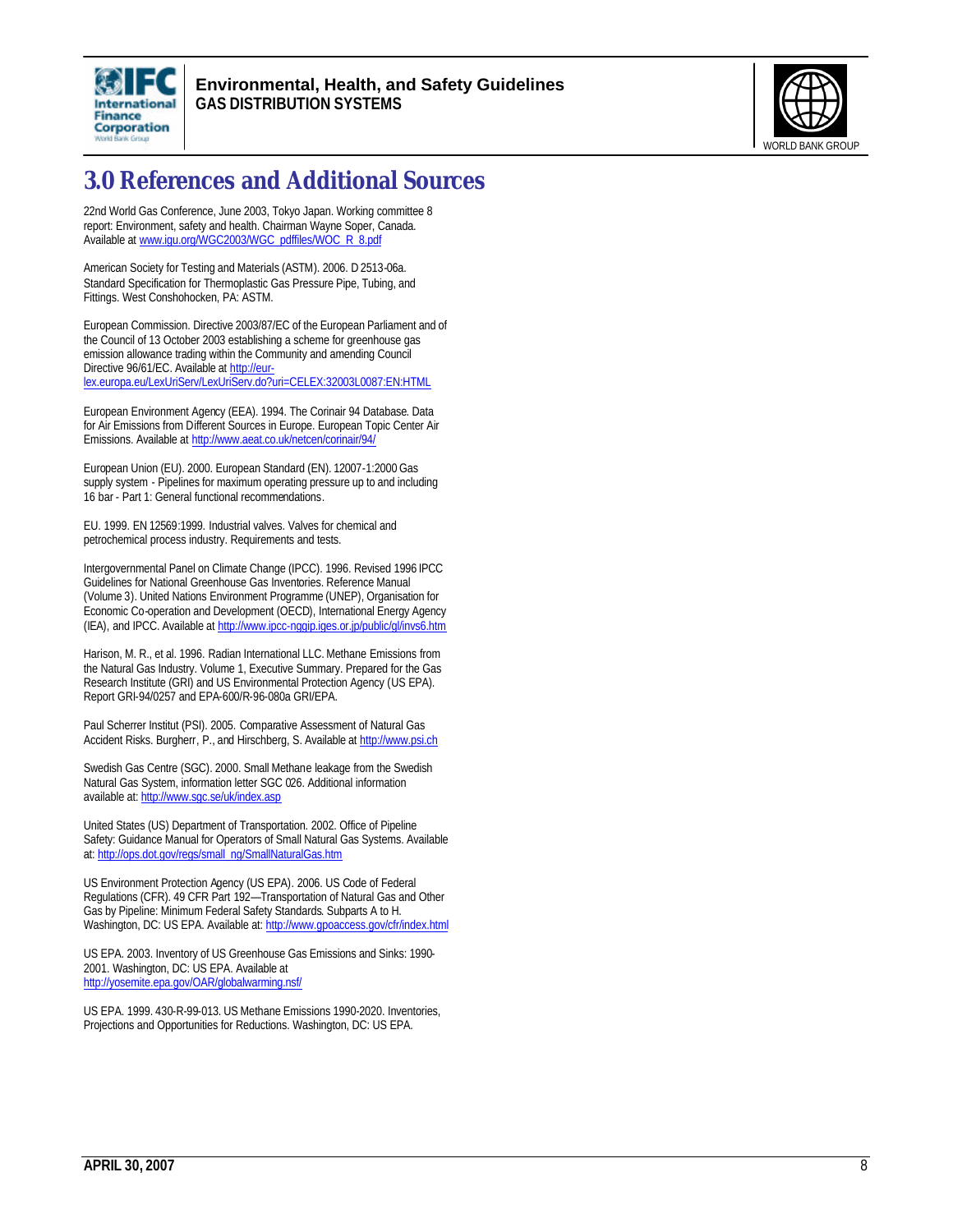



# **Annex A: General Description of Industry Activities**

Gas distribution systems deliver natural gas to residential, commercial, and industrial clients for use in appliances, heating applications, and industrial process equipment. The distribution system typically begins at the 'city gate' where natural gas from high pressure transmission pipelines (typically at 50 to 70 bar<sup>16</sup>) is depressurized, metered and odorized (to facilitate leak detection). City gates are secure, above ground facilities, typically less than 1 ha in area and containing equipment belonging to both the transmission and distribution companies. Once metered and odorized, gas is fed into distribution mains and service lines for delivery of low pressure gas to end users through underground, small diameter steel or plastic pipe systems. Pressure is further lowered, often in stages, for delivery to the customer.

Gas supplied to distribution systems is normally referred to as "pipeline quality natural gas", which has been processed to remove water vapor and other contaminants and has predictable burning characteristics and heat content. Processed natural gas typically contains 75 to 90+ percent methane, 3 to 4 percent nitrogen, and 2 percent carbon dioxide, but these fractions may vary in different countries. In exceptional cases, gas distribution systems may need to include additional processing if supplied gas is not of pipeline quality, such as gas produced locally from landfills, biomass, or manure.

Gas distribution systems are often a mix of new construction and old infrastructure that may contain legacy issues such as old gas meters that contain mercury, obsolete gas processing facilities, and plants that were used for manufacture of synthetic gas. Special attention should be paid to leak management when old and new infrastructure is combined or when the source of gas is changed.

The construction and installation of natural gas distribution pipeline systems involves planning and design for the right-ofway, including use of existing utility corridors (e.g. co-location with sewer, water, telecommunication, and power systems) where possible. Establishment of the right-of-way may involve clearing of vegetation and grading of surfaces. Pipe is laid following trenching activities using a backhoe, and, where appropriate, the use of directional drilling to minimize land disturbance. Guided drilling may be particularly useful when crossing under roadways, waterways or wetland habitats. Trenches are then backfilled and the right-of-way is restored using existing vegetation. Distribution pipes are typically of steel or plastic materials. Various coating and cathodic protection techniques are employed to protect steel piping from corrosive reactions, both above and below ground.

Gas distribution systems typically involve the use of regulating stations to adjust the pressure of gas throughout the distribution network. These installations are typically located above ground and occupy approximately 20 m<sup>2</sup> of land area. Regulating stations are located after the 'city gate' and may operate in a sequential fashion to reduce gas pressure during distribution to end users. Final pressure adjustment is undertaken at the individual residential customer (to about 0.1 bar), and at commercial, and industrial meters (to from 1 to 15 bar).

Activities by the gas distribution system during operation and maintenance include overall systems operation and monitoring of infrastructure components, such as valves, regulating stations, and pipes through flow meter data analysis and onsite inspection. Operators regularly undertake inspections for gas leaks, corrosion, and overall system integrity. Ongoing connection of new subscribers within the distribution market is a regular operational activity, and is typically undertaken while the distribution pipes are pressurized, so as not to interrupt service

 $\overline{a}$ 

<sup>16 1</sup> bar is approximately 1 atmosphere, or 14.5 lb/in<sup>2</sup>.